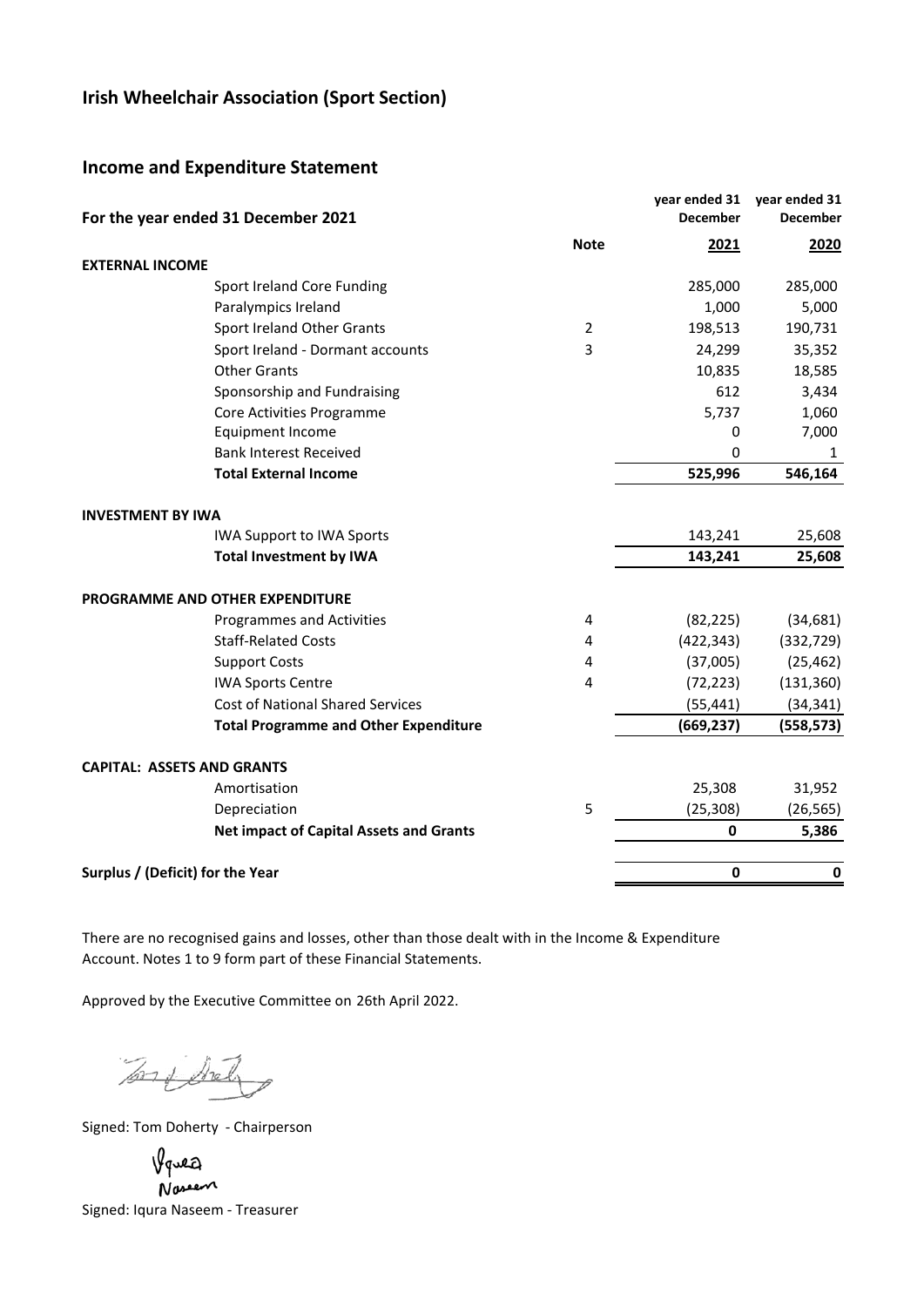# **Irish Wheelchair Association (Sport Section)**

## **Balance Sheet**

### **As at 31 December 2021**

|                                            |                                     | <b>Note</b>      | year ended 31<br><b>December</b><br>2021 | year ended 31<br><b>December</b><br>2020 |
|--------------------------------------------|-------------------------------------|------------------|------------------------------------------|------------------------------------------|
| <b>FIXED ASSETS</b>                        |                                     |                  |                                          |                                          |
| <b>Tangible Assets</b>                     |                                     | 5                | 28,459                                   | 53,768                                   |
| <b>CURRENT ASSETS</b>                      |                                     |                  |                                          |                                          |
| Debtors                                    |                                     | $\boldsymbol{6}$ | 15,161                                   | 17,968                                   |
|                                            | Cash at bank and on hand            | 7                | 680,194                                  | 505,786                                  |
|                                            |                                     |                  |                                          |                                          |
|                                            |                                     |                  | 695,355                                  | 523,754                                  |
| <b>CREDITORS</b>                           |                                     |                  |                                          |                                          |
|                                            | Amounts falling due within one year | 8                | 1,296                                    | 395                                      |
| <b>NET CURRENT ASSETS</b>                  |                                     |                  | 694,059                                  | 523,359                                  |
|                                            |                                     |                  |                                          |                                          |
| <b>OTHER LIABILITIES</b>                   |                                     |                  |                                          |                                          |
| Deferred Income                            |                                     | 9                | 427,888                                  | 378,246                                  |
| <b>NET ASSETS</b>                          |                                     |                  | 294,630                                  | 198,881                                  |
|                                            |                                     |                  |                                          |                                          |
| <b>FINANCED BY:</b>                        |                                     |                  |                                          |                                          |
| Net Investment by IWA in IWA Sport Section |                                     | 10               | 294,630                                  | 198,881                                  |

There are no recognised gains and losses, other than those dealt with in the Income & Expenditure Account. Notes 1 to 9 form part of these Financial Statements.

Approved by the Executive Committee on 26th April 2022.

 $\frac{1}{\sqrt{27}}$ of Sich

Signed: Tom Doherty - Chairperson

Signed: Lisa Kelly - Chairperson …………………………………………………..  $N$ creen

Signed: Iqura Naseem - Treasurer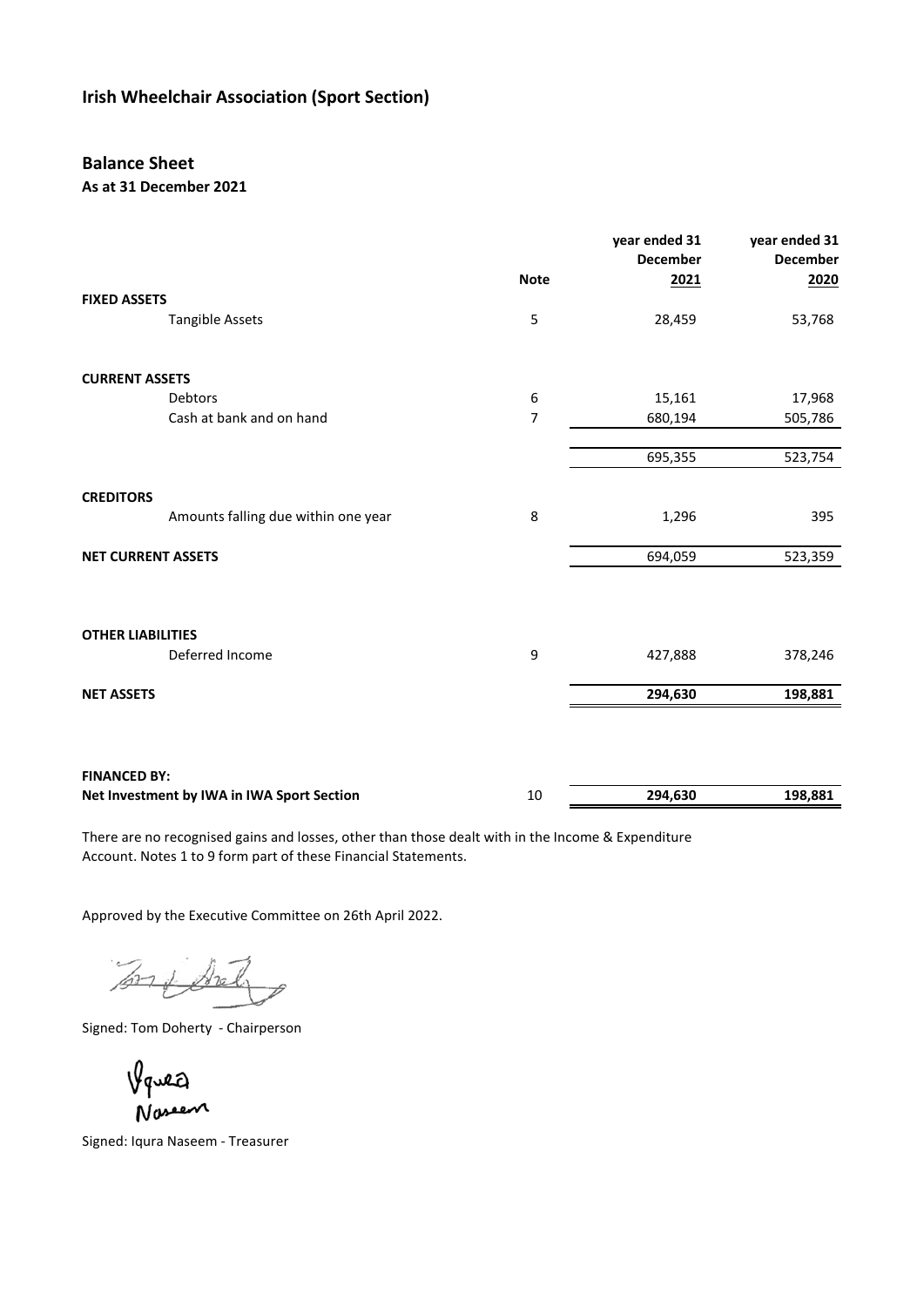### **Irish Wheelchair Association (Sport Section)**

#### **Notes to the Financial Statements For the Year Ended 31 Dec 2021**

#### **1. ABOUT IWA SPORT**

The Irish Wheelchair Association (Sport Section) is an established Section of the Irish Wheelchair Association (IWA), established and operating in accordance with the Standing Orders of IWA Sports and also in accordance with the Constitution of IWA.

I.W.A. Company Limited by Guarantee, operating under the registered name of Irish Wheelchair Association, is incorporated in Ireland and is a registered charity.

> Company number: 352483 Registered charity number: CHY 5393 Charity Regulatory Authority number: CRA 20007997

|                                                | year ended 31<br><b>December</b> | year ended 31<br><b>December</b> |
|------------------------------------------------|----------------------------------|----------------------------------|
| 2. SPORT IRELAND OTHER GRANTS                  | 2021                             | 2020                             |
| Sport Ireland Special Events                   | 3,545                            | 1,200                            |
| Sport Ireland & Erasmus Women in Sport         | 54,225                           | 33,883                           |
| Sport Ireland Recovery & Resilience Grant      | 26,000                           | 95,000                           |
| Sport Ireland Targeted Equipment Grant         | 12,000                           |                                  |
| Sport Ireland Community & Disability Inclusion | 33,383                           |                                  |
| Sport Ireland Sports Innovation Grant          | 69,360                           | 20,000                           |
|                                                | 198.513                          | 150.083                          |

|                                          | year ended 31<br><b>December</b> | year ended 31<br><b>December</b> |
|------------------------------------------|----------------------------------|----------------------------------|
| 3. DORMANT ACCOUNTS                      | 2021                             | 2020                             |
| Sport Ireland - (DAF) SIDP Capital       | 8,172                            |                                  |
| Sport Ireland – (DAF) Volunteer Supports | 5,332                            |                                  |
| Sport Ireland - (DAF) Youth Leadership   | 2,748                            | $\overline{\phantom{a}}$         |
| Sport Ireland - (DAF) Aspire Grant 2020  | 3,780                            | 22,056                           |
| Sport Ireland - (DAF) Dormant Accounts   | 4.267                            | 36,352                           |
|                                          | 24.299                           | 58.408                           |

|                                             | year ended 31   | year ended 31   |
|---------------------------------------------|-----------------|-----------------|
| <b>4. PROGRAMME AND OTHER EXPENDITURE</b>   | <b>December</b> | <b>December</b> |
|                                             | 2021            | 2020            |
| <b>Programmes and Activities</b>            |                 |                 |
| International Comps Non HP                  | 11,139          | 9,217           |
| Core Activities Programme                   | 7,028           | 3,922           |
| <b>Hosting Events</b>                       | 4,890           |                 |
| Equipment                                   | 45,420          | 11,767          |
| National Coaching and Development Programme | 873             | 3,532           |
| <b>Training Camps Non HP</b>                | 1,602           | 401             |
| <b>Strategic Planning and Review</b>        | 461             | 332             |
| Memberships                                 | 10,167          | 5,510           |
| Women in Sport                              | 644             |                 |
| <b>Total Programmes and Activities</b>      | 82,225          | 34,681          |
| <b>Staff-Related Costs</b>                  |                 |                 |
| <b>Salaries</b>                             | 417,347         | 326,352         |
| <b>Travel and Subsistence</b>               | 4,996           | 6,377           |
| <b>Total Staff-Related Costs</b>            | 422,343         | 332,729         |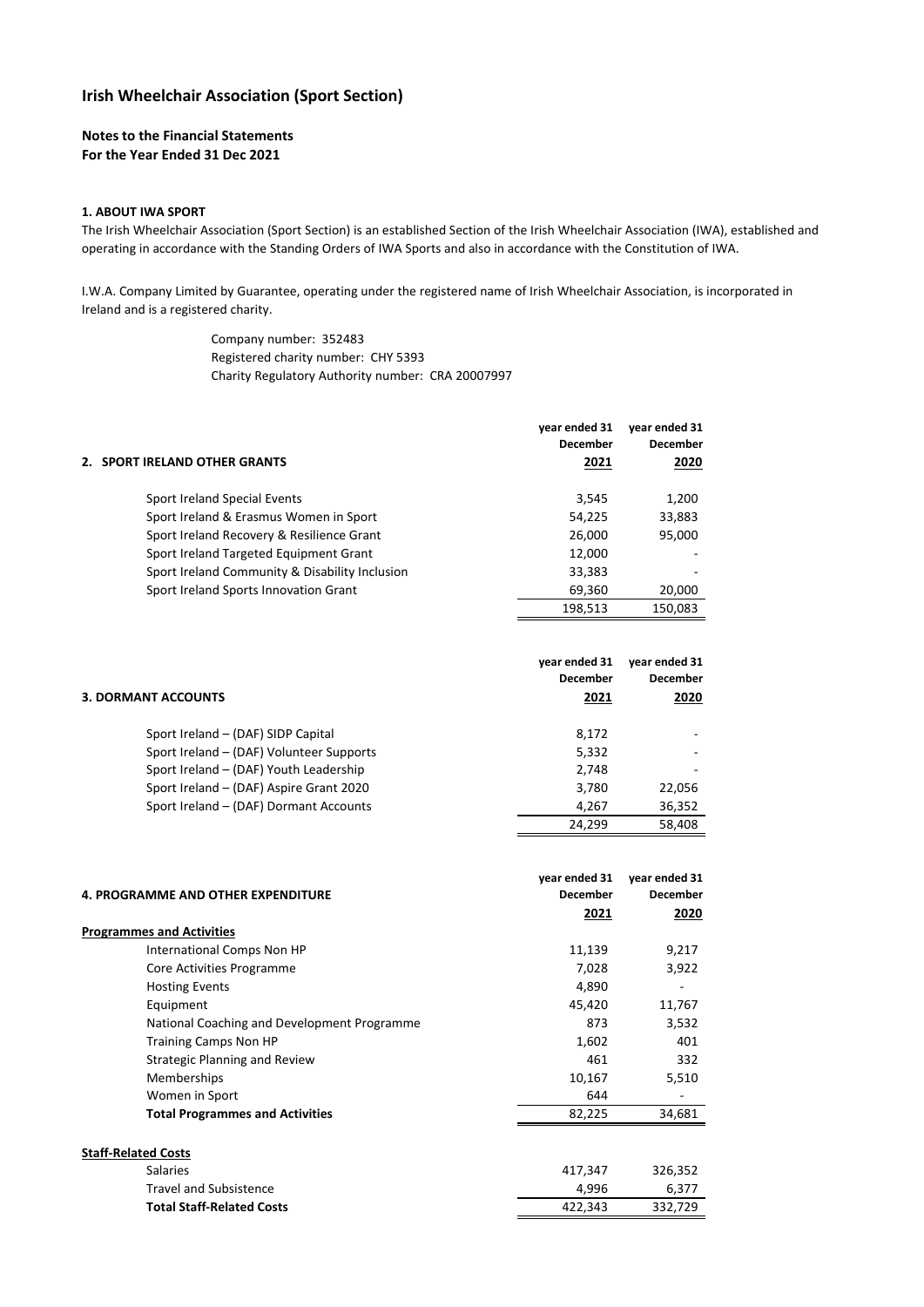| <b>Support Costs</b>                 |         |         |
|--------------------------------------|---------|---------|
| Sports Vehicles                      | 22,623  | 15,540  |
| Insurance                            | 839     | 658     |
| Light and Heat                       | 1,110   | 1,044   |
| <b>Campus Service Charges</b>        | 3,005   | 1,037   |
| Telephone                            | 1,934   | 2,234   |
| Administration                       | 4,366   | 2,585   |
| Marketing and Promotion              | 2,025   | 259     |
| Software and IT Costs                | 1,323   | 1,630   |
| <b>Bank Charges</b>                  | 221     | 475     |
| <b>Total Support Costs</b>           | 37,005  | 25,462  |
| <b>IWA Sports Centre</b>             |         |         |
| Income                               | 123,102 | 60,479  |
| Expenditure                          | 195,325 | 191,839 |
| <b>Total IWA Sports Centre Costs</b> | 72,223  | 131,360 |
|                                      |         |         |
|                                      |         |         |
|                                      |         |         |

| <b>Total Programme and Other Expenditure</b><br>524.232<br>613.796 |  |  |
|--------------------------------------------------------------------|--|--|
|                                                                    |  |  |

### **5. TANGIBLE ASSETS**

|                       |                         | <b>Motor</b>    |              |
|-----------------------|-------------------------|-----------------|--------------|
| Cost                  | <b>Sports Equipment</b> | <b>Vehicles</b> | <b>Total</b> |
| At 1 January          | 470,907                 | 124,693         | 595,600      |
| Additions             |                         |                 |              |
| At 31 December 2021   | 470,907                 | 124,693         | 595,600      |
| Depreciation          |                         |                 |              |
| At 1 January          | 445,561                 | 96,272          | 541,833      |
| Charge for the period | 19,128                  | 6,180           | 25,308       |
| At 31 December 2021   | 464,689                 | 102,452         | 567,141      |
| <b>Net Book Value</b> |                         |                 |              |
| At 31 December 2021   | 6,218                   | 22,241          | 28,459       |
| At 31 December 2020   | 25,346                  | 28,421          | 53,768       |
|                       |                         |                 |              |

| <b>6. DEBTORS</b> | year ended 31<br><b>December</b><br>2021 | year ended 31<br><b>December</b><br>2020 |
|-------------------|------------------------------------------|------------------------------------------|
| Debtors           | 15,161                                   | 17,968                                   |
| Prepayments       | -                                        | $\overline{\phantom{a}}$                 |
|                   | 15,161                                   | 17,968                                   |

|                               | vear ended 31   | vear ended 31   |
|-------------------------------|-----------------|-----------------|
|                               | <b>December</b> | <b>December</b> |
| 7. CASH AT BANK & ON HAND     | 2021            | 2020            |
| <b>Current Account</b>        | 597,755         | 480.424         |
| Savings Account - BOI         | 82.439          | 21,577          |
| Permanent TSB Savings Account |                 | 3,785           |
|                               | 680,194         | 505,786         |